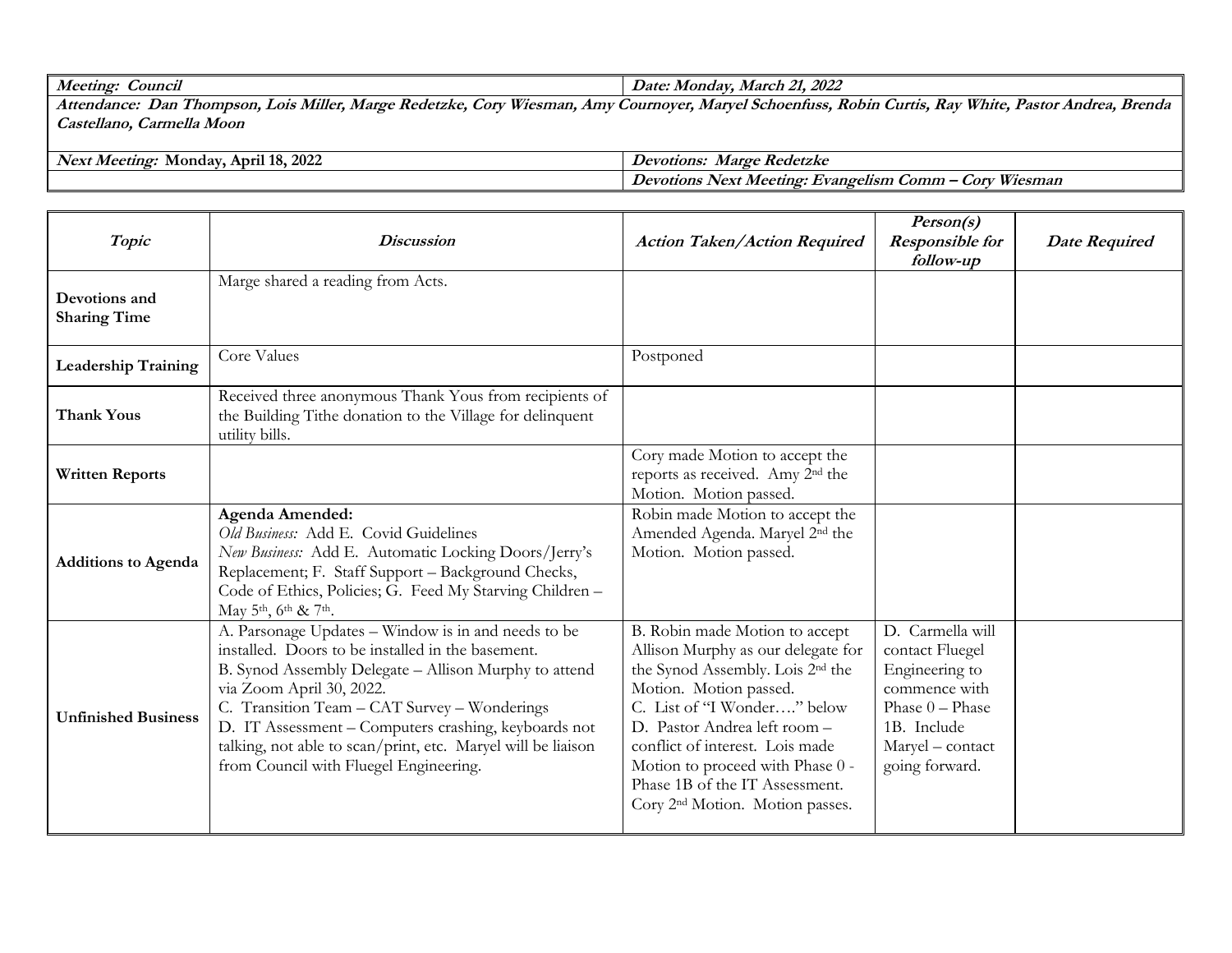| Topic               | <b>Discussion</b>                                                                                                                                                                                                                                                                                                                                                                                                                                                                                                                                                                                                                                                                                                                                                                                                                                                                                                                                                                                                                                                      | <b>Action Taken/Action Required</b>                                                                                                                                                                                                                                                                                                                                                                                                                                                  | Person(s)<br><b>Responsible for</b><br>follow-up                                                                                                                                                 | <b>Date Required</b> |
|---------------------|------------------------------------------------------------------------------------------------------------------------------------------------------------------------------------------------------------------------------------------------------------------------------------------------------------------------------------------------------------------------------------------------------------------------------------------------------------------------------------------------------------------------------------------------------------------------------------------------------------------------------------------------------------------------------------------------------------------------------------------------------------------------------------------------------------------------------------------------------------------------------------------------------------------------------------------------------------------------------------------------------------------------------------------------------------------------|--------------------------------------------------------------------------------------------------------------------------------------------------------------------------------------------------------------------------------------------------------------------------------------------------------------------------------------------------------------------------------------------------------------------------------------------------------------------------------------|--------------------------------------------------------------------------------------------------------------------------------------------------------------------------------------------------|----------------------|
|                     | E. Covid Guidelines - Dan asked do we needed to<br>continue with pre-packaged items for fellowship? Can we<br>pass plates for Offering? Have a Noisy Offering? Globe<br>Offering for children? Project Offering?                                                                                                                                                                                                                                                                                                                                                                                                                                                                                                                                                                                                                                                                                                                                                                                                                                                       | E. Per discussion agreed to open<br>up Fellowship and have a Noisy<br>Offering.                                                                                                                                                                                                                                                                                                                                                                                                      |                                                                                                                                                                                                  |                      |
| <b>New Business</b> | A. Rental Property Funds - Options for designating funds<br>from sale of rental property to present to the congregation<br>at the meeting on Sunday, May 15, 2022.<br>B. Stratford Food Pantry - Dan Weiland has proposed<br>moving the food pantry to Zion Lutheran Church from the<br>current location in the basement of St Joseph's Nun's<br>House.<br>C. Thrivent Choice Dollars - Marge informed on behalf of<br>June Krueger there are funds available for matching funds<br>requests.<br>D. Special Offering - Ukrainian Refugees<br>E. Automatic Locking Doors/Jerry's Replacement - Robin<br>suggested we consider automatic locking doors/automated<br>locking system and we need a maintenance person or to<br>contract with a maintenance service.<br>F. Staff Support - Brenda C informed that Background<br>Checks will need to be done for all adults involved with<br>Youth Activities. Collecting Code of Ethics from the<br>Teams. Updating Policies - will send out to council<br>members to review and will need to approve. Fall<br>recognition. | A. Report back at next meeting w<br>options.<br>B. Amy made Motion to offer two<br>rooms to the Stratford Food<br>Pantry to move to Zion. Ray 2nd<br>Motion. Motion passed.<br>C. Notice to be placed in<br>Newsletter and weekly emails.<br>D. Robin made Motion to have a<br>Noisy Offering on Sunday, April 3,<br>2022 for Ukrainian Relief. Maryel<br>2 <sup>nd</sup> Motion. Motion passed.<br>E. Dan will look into a Property<br>Management Co and/or<br>maintenance service. | A. Council<br>Members<br>B. Dan will<br>contact Dan<br>Weiland to let him<br>know two rooms<br>have been offered.<br>D. Pastor Andrea<br>will send out list<br>of options to<br>donate funds to. | A. 4-18-2022         |
| Adjourn             | Meeting adjourned with the Lord's Prayer.                                                                                                                                                                                                                                                                                                                                                                                                                                                                                                                                                                                                                                                                                                                                                                                                                                                                                                                                                                                                                              |                                                                                                                                                                                                                                                                                                                                                                                                                                                                                      |                                                                                                                                                                                                  |                      |

Respectfully submitted by: Carmella Moon